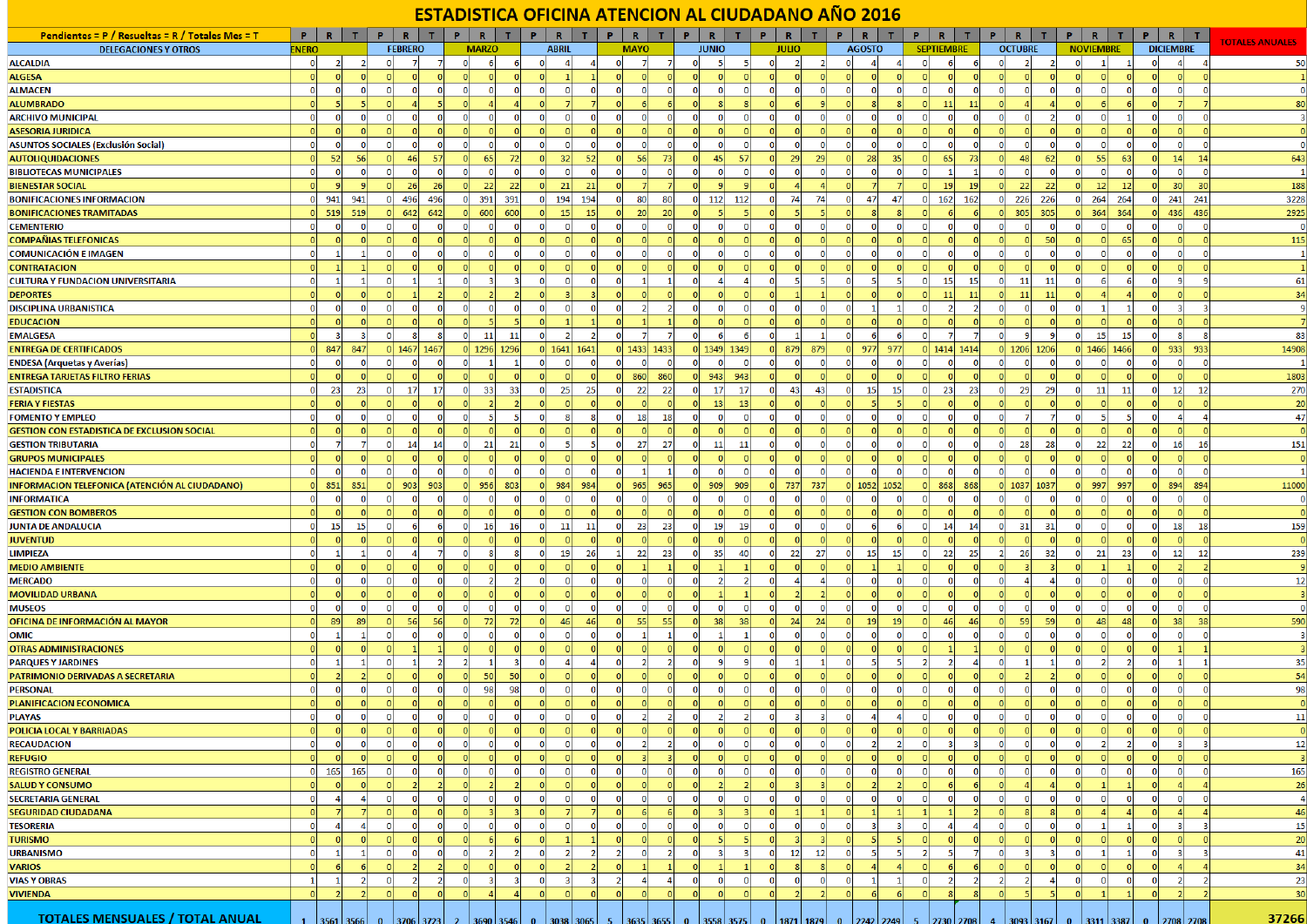## ESTADISTICA OFICINA ATENCION AL CIUDADANO AÑO 2015

| <b>Pendientes = P / Resueltas = R / Totales Mes = T</b> | PRT.           |                        | P.                       | R                                |                | R<br>P.         | T                                | $\mathbf{P}$ | $\mathbb{R}$<br>$\mathbf{T}$                                                                  | P.             | R                              |                | Р.             | R              |                |                | R              |                | $\mathbb{R}$<br>P |                                  | R<br>Р.                                               |                   |                 | R              |                |          | $\mathbb{R}$         |                                  |          | $\mathbb{R}$     | т.                      |                        |
|---------------------------------------------------------|----------------|------------------------|--------------------------|----------------------------------|----------------|-----------------|----------------------------------|--------------|-----------------------------------------------------------------------------------------------|----------------|--------------------------------|----------------|----------------|----------------|----------------|----------------|----------------|----------------|-------------------|----------------------------------|-------------------------------------------------------|-------------------|-----------------|----------------|----------------|----------|----------------------|----------------------------------|----------|------------------|-------------------------|------------------------|
| <b>DELEGACIONES Y OTROS</b>                             | <b>NERO</b>    |                        |                          | <b>FEBRERO</b>                   |                | <b>MARZO</b>    |                                  |              | <b>ABRIL</b>                                                                                  |                | <b>MAYO</b>                    |                |                | <b>JUNIO</b>   |                |                | <b>JULIO</b>   |                | <b>AGOSTO</b>     |                                  |                                                       | <b>SEPTIEMBRE</b> |                 | <b>OCTUBRE</b> |                |          | <b>NOVIEMBRE</b>     |                                  |          | <b>DICIEMBRE</b> |                         | <b>TOTALES ANUALES</b> |
| <b>ILCALDIA</b>                                         | $\mathbf 0$    | $\overline{2}$         | $\overline{2}$           | $\overline{0}$                   | -7             | $\mathbf{O}$    | 6<br>6                           | -ol          | $\overline{4}$                                                                                | $\overline{a}$ | $\mathbf{0}$<br>$\overline{7}$ |                | -OI            |                | 51             | $\Omega$       | $\overline{2}$ | $\overline{2}$ | $\overline{0}$    | $\vert$                          | -ol                                                   | 6                 |                 | $\mathbf{0}$   | $\overline{2}$ |          | 0                    |                                  |          |                  |                         | 50                     |
| <b>ILGESA</b>                                           |                |                        |                          |                                  |                |                 |                                  |              |                                                                                               |                |                                |                |                |                |                |                |                |                |                   |                                  |                                                       |                   |                 |                |                |          |                      |                                  |          |                  |                         |                        |
| <b>ILMACEN</b>                                          | $\overline{0}$ | $\Omega$               | $\Omega$                 | $\mathbf{O}$<br>$\Omega$         | $\overline{0}$ | $\overline{0}$  | <sub>0</sub><br>$\Omega$         | $\Omega$     | <sub>0</sub>                                                                                  | $\Omega$       | -ol<br>-OI                     |                | $\overline{0}$ | $\Omega$       | 0              | $\Omega$       | $\Omega$       | $\Omega$       | $\Omega$          | 0 <br> 0                         | -nl                                                   | -ol               | $\Omega$        | 0I             | $\Omega$       |          | $\Omega$             | $\Omega$<br>$\overline{0}$       |          |                  |                         | $\Omega$               |
| <b>ILUMBRADO</b>                                        |                |                        |                          |                                  |                |                 |                                  |              |                                                                                               |                |                                |                |                |                |                |                |                |                |                   |                                  |                                                       | 11                |                 |                |                |          |                      |                                  |          |                  |                         | 80                     |
| <b>ARCHIVO MUNICIPAL</b>                                | $\overline{0}$ | $\Omega$               | 0<br>$\Omega$            |                                  | n              | $\Omega$        | O                                |              | O                                                                                             | $\Omega$       | O                              |                | $\overline{0}$ | $\Omega$       | $\Omega$       |                |                | $\Omega$       | $\Omega$          | $\Omega$<br>$\Omega$             |                                                       | $\Omega$          | $\Omega$        | $\Omega$       |                |          | $\Omega$             |                                  |          |                  |                         |                        |
| ASESORIA JURIDICA                                       |                |                        |                          |                                  |                |                 |                                  |              |                                                                                               |                |                                |                |                |                |                |                |                |                |                   |                                  |                                                       |                   |                 |                |                |          |                      |                                  |          |                  |                         |                        |
| <b>SUNTOS SOCIALES (Exclusión Social)</b>               | $\mathbf{0}$   |                        |                          |                                  | $\overline{0}$ | $\Omega$        | $\Omega$<br>0                    |              | 0                                                                                             | $\Omega$       |                                |                | $\overline{0}$ | $\Omega$       | $\Omega$       |                |                | $\Omega$       |                   | $\Omega$                         |                                                       | $\Omega$          | $\Omega$        |                |                |          | $\Omega$             | $\mathbf{O}$                     |          |                  | -0                      | $\Omega$               |
| <b>AUTOLIQUIDACIONES</b>                                | $\Omega$       | 52                     | 56                       |                                  | 57             |                 | 65                               |              | 32 <sub>1</sub>                                                                               | 52             | <b>56</b>                      | 73             |                | 45             | 57             |                | 29             | 29             |                   | 28<br>35 <sub>1</sub>            |                                                       | 65                | 73              |                | 48             |          | 55                   | 63                               |          | 14               | 14                      | 643                    |
| <b>IBLIOTECAS MUNICIPALES</b>                           | $\mathbf 0$    | $\mathbf 0$            | 0                        | $\mathbf{0}$<br>$\Omega$         | $\overline{0}$ | $\Omega$        | $\overline{0}$<br>οI             |              | -OI                                                                                           | 0              | οı<br>-OI                      | $\Omega$       | 0              | $\overline{0}$ | οı             | $\Omega$       | 0              | $\mathbf 0$    | $\Omega$          | -OI<br>$\Omega$                  |                                                       |                   |                 | -O.            | $\overline{0}$ |          | $\Omega$             | $\mathbf{0}$<br>$\Omega$         |          | $\mathbf{0}$     | - 0                     |                        |
| <b>IENESTAR SOCIAL</b>                                  |                |                        |                          | 26                               | <b>26</b>      |                 | 22<br>22                         |              | 21                                                                                            | 21             |                                |                |                |                |                |                |                |                |                   |                                  |                                                       | 19                | 19              |                | 22             | -22      | 12                   | 12                               |          | 30               | 30                      | 188                    |
| <b>SONIFICACIONES INFORMACION</b>                       |                | 941                    | 941                      | 496<br>o                         | 496            | 391<br>ΩI       | 391                              |              | 194                                                                                           | 194            | 80<br>$\mathbf{0}$             | 80             |                | $0 \mid 112$   | 112            |                | 74             | 74             | $\Omega$          | 47<br>47                         |                                                       | 162               | 162             | -OI            | 226<br>226     |          | 264<br> 0            | 264                              |          | 241              | 241                     | 3228                   |
| <b>SONIFICACIONES TRAMITADAS</b>                        |                | 519                    | 519                      | 642                              | 642            | 600<br>$\Omega$ | 600                              |              | 15                                                                                            | 15             | 20                             | -20            |                |                |                |                |                |                |                   |                                  |                                                       |                   |                 |                | 305<br>305     |          | 364<br>$\Omega$      | 364                              |          | 436              | 436                     | 2925                   |
| <b>EMENTERIO</b>                                        |                |                        | $\mathbf{0}$             |                                  | $\mathbf{0}$   | $\mathbf{0}$    | $\Omega$<br>$\Omega$             |              | 0                                                                                             |                |                                |                | $\Omega$       |                |                |                |                |                |                   |                                  |                                                       | $\overline{0}$    | $\Omega$        | $\Omega$       |                |          | $\mathbf{0}$         | $\Omega$                         |          |                  |                         | $\mathbf{0}$           |
| <b>COMPAÑIAS TELEFONICAS</b>                            |                |                        |                          |                                  |                |                 |                                  |              |                                                                                               |                |                                |                |                |                |                |                |                |                |                   |                                  |                                                       | $\Omega$          |                 |                |                | 50       | $\Omega$             | 65                               |          |                  |                         | 115                    |
| COMUNICACIÓN E IMAGEN                                   | $\Omega$       |                        |                          | $\mathbf{0}$                     | $\circ$        | $\Omega$        | $\Omega$<br>$\Omega$             |              | 0                                                                                             |                |                                |                | $\Omega$       |                |                |                |                | $\Omega$       |                   | 0<br>$\Omega$                    |                                                       | $\mathbf{0}$      | $\Omega$        | -O.            | $\Omega$       |          | $\Omega$             | $\mathbf{0}$                     |          |                  |                         |                        |
| CONTRATACION                                            |                |                        |                          |                                  | $\Omega$       |                 |                                  |              |                                                                                               |                |                                |                |                |                |                |                |                |                |                   |                                  |                                                       | $\Omega$          |                 |                |                |          |                      |                                  |          |                  |                         |                        |
| ULTURA Y FUNDACION UNIVERSITARIA                        | $\Omega$       |                        | $\mathbf{1}$<br>$\Omega$ |                                  | -11            | $\Omega$        |                                  |              |                                                                                               | $\Omega$       |                                |                | $\Omega$       |                |                |                |                | 5              | $\Omega$          | 5 <sub>1</sub><br>-51            |                                                       | 15 <sup>1</sup>   | <b>15</b>       | -O.            | 11             | 11       | $\Omega$             | 6 <sup>1</sup>                   |          |                  |                         | 61                     |
| <b>DEPORTES</b>                                         |                |                        |                          |                                  |                |                 |                                  |              |                                                                                               |                |                                |                | $\Omega$       |                |                |                |                |                |                   |                                  |                                                       | 11                | $-11$           | n              | 11             | -11      |                      |                                  |          |                  |                         | 34                     |
| <b>DISCIPLINA URBANISTICA</b>                           | $\Omega$       |                        |                          |                                  | $\Omega$       |                 |                                  |              |                                                                                               |                |                                |                | $\mathbf{0}$   |                |                |                |                |                |                   |                                  |                                                       |                   |                 |                |                |          |                      |                                  |          |                  |                         |                        |
| <b>EDUCACION</b>                                        |                |                        |                          |                                  |                |                 |                                  |              |                                                                                               |                |                                |                | -ol            |                |                |                |                |                |                   |                                  |                                                       | <sub>0</sub>      |                 |                |                |          |                      |                                  |          |                  |                         |                        |
| <b>MALGESA</b>                                          |                |                        | з                        | $\mathbf{0}$                     | 8              | $\mathbf{0}$    | 11<br>11                         |              | $\overline{2}$                                                                                | $\overline{2}$ | $\overline{7}$                 |                | $\overline{0}$ | -6             | -61            | $\Omega$       |                | 1              |                   | -6<br>-61                        |                                                       | $\overline{7}$    |                 | $\overline{0}$ | -91            |          | $\overline{0}$<br>15 | 15                               |          |                  | -8                      | 83                     |
| <b>INTREGA DE CERTIFICADOS</b>                          |                | 847                    | 847                      | $0$ 1467                         | 1467           |                 | $0$ 1296 1296                    |              | 0 1641 1641                                                                                   |                | 0 1433 1433                    |                |                | 0 1349 1349    |                | $\Omega$       | 879            | 879            | $\Omega$          | 977<br>977                       |                                                       | 0 1414 1414       |                 | $0$ 1206 1206  |                |          |                      | $0$ 1466 1466                    |          | 933              | 933                     | 14908                  |
| NDESA (Arquetas y Averías)                              | $\Omega$       |                        | $\Omega$                 |                                  | $\Omega$       | $\Omega$        |                                  |              | $\Omega$                                                                                      | $\Omega$       |                                |                |                | - 0            |                |                |                | $\Omega$       |                   | $\Omega$                         |                                                       | $\Omega$          | $\Omega$        | n              |                |          | $\Omega$             | n                                |          |                  |                         |                        |
| <b>INTREGA TARJETAS FILTRO FERIAS</b>                   |                |                        |                          |                                  |                |                 |                                  |              |                                                                                               |                | 860                            | 860            | - OI           | 943            | 943            |                |                |                |                   |                                  |                                                       |                   |                 |                |                |          |                      |                                  |          |                  |                         | 1803                   |
| <b>STADISTICA</b>                                       | $\Omega$       | 23                     | 23                       | $\overline{0}$<br>17             | 17             | $\overline{0}$  | 33<br>33                         | $\Omega$     | 25                                                                                            | 25             | 22<br>$\overline{0}$           | 22             | $\overline{0}$ | 17             | 17             | $\Omega$       | 43             | 43             | $\Omega$          | 15<br>15                         | n                                                     | 23                | 23              | $\overline{0}$ | 29             | - 29     | $\overline{0}$<br>11 | 11                               |          | 12               | 12                      | 270                    |
| <b>ERIA Y FIESTAS</b>                                   |                |                        |                          |                                  |                |                 |                                  |              |                                                                                               |                |                                |                |                | 13             | 13             |                |                |                |                   |                                  |                                                       |                   |                 |                |                |          |                      |                                  |          |                  |                         | 20                     |
| <b>OMENTO Y EMPLEO</b>                                  | $\mathbf{0}$   |                        | $\mathbf 0$              | $\mathbf 0$<br>$\Omega$          | $\overline{0}$ | $\overline{0}$  | 5 <sup>1</sup><br>-51            | $\Omega$     | $\vert$ 8                                                                                     | 8              | 18<br>$\overline{0}$           | 18             | $\overline{0}$ | $\Omega$       | $\mathbf{0}$   | $\mathbf{0}$   | 0              | $\overline{0}$ | $\Omega$          | $\overline{0}$<br>-ol            | $\overline{0}$                                        | $\overline{0}$    | $\overline{0}$  | $\overline{0}$ | 7              |          | $\mathbf{0}$         | 5 <sub>5</sub><br>-51            |          |                  |                         | 47                     |
| SESTION CON ESTADISTICA DE EXCLUSION SOCIAL             |                |                        |                          |                                  | $\Omega$       |                 |                                  |              |                                                                                               |                |                                |                |                |                |                |                |                |                |                   |                                  |                                                       |                   |                 |                |                |          |                      |                                  |          |                  |                         |                        |
| <b>GESTION TRIBUTARIA</b>                               | $\mathbf 0$    |                        | $\overline{7}$           | $\mathbf 0$<br>14                | 14             | $\overline{0}$  | 21<br>21                         |              | -51                                                                                           | 5 <sub>1</sub> | $\overline{0}$<br>27           | 27             | 0              | 11             | 11             | $\overline{0}$ | $\Omega$       | $\mathbf{0}$   | $\mathbf{0}$      | $\overline{0}$<br>$\Omega$       | $\Omega$                                              | $\overline{0}$    | $\overline{0}$  | 0              | 28             | 28       | 22<br>$\overline{0}$ | 22                               |          | 16               | 16                      | 151                    |
| <b>GRUPOS MUNICIPALES</b>                               |                |                        |                          |                                  |                |                 |                                  |              |                                                                                               |                |                                |                |                |                |                |                |                |                |                   |                                  |                                                       |                   |                 |                |                |          |                      |                                  |          |                  |                         | $\Omega$               |
| <b>IACIENDA E INTERVENCION</b>                          | $\Omega$       | $\Omega$               | $\Omega$                 |                                  | $\overline{0}$ | nl              | <sub>0</sub><br>$\Omega$         |              | $\Omega$                                                                                      | $\Omega$       | ΩI                             |                | -ol            | $\Omega$       | $\Omega$       |                |                | - ol           | $\Omega$          | -OI<br>$\Omega$                  |                                                       | ΩI                | $\Omega$        | n              | $\Omega$       |          | $\Omega$             | $\Omega$<br>$\Omega$             |          |                  | $\Omega$                |                        |
| NFORMACION TELEFONICA (ATENCIÓN AL CIUDADANO)           | $\Omega$       | 451                    | 451                      | 714<br>$\Omega$                  | 714            | 510<br>$\Omega$ | 357                              |              | 769                                                                                           | 769            | 528<br>$\overline{0}$          | 528            | 0              | 678            | 678            | $\Omega$       | 492            | 492            | $\Omega$          | 791<br>791                       |                                                       | 509               | 509             | $\Omega$       | 789<br>789     |          | 0 <br>512            | 512                              |          | 660              | 660                     | 7250                   |
| NFORMATICA                                              | $\mathbf{0}$   |                        |                          |                                  |                | $\Omega$        | O<br>O                           |              | O                                                                                             |                |                                |                | $\Omega$       | $\Omega$       | $\Omega$       |                |                |                |                   |                                  |                                                       | $\Omega$          |                 |                |                |          |                      |                                  |          |                  |                         |                        |
| <b>GESTION CON BOMBEROS</b>                             | $\Omega$       |                        |                          |                                  |                |                 |                                  |              |                                                                                               |                |                                |                |                |                |                |                |                |                |                   |                                  |                                                       |                   |                 |                |                |          |                      |                                  |          |                  |                         | $\sqrt{ }$             |
| <b>UNTA DE ANDALUCIA</b>                                | $\mathbf{0}$   | 15                     | 15<br>$\mathbf{0}$       |                                  | 6              | $\bf{0}$        | 16<br>16                         |              | 11                                                                                            | 11             | 23<br>$\overline{0}$           | 23             | 0              | 19             | 19             |                |                | $\mathbf 0$    | $\Omega$          | 6<br>6                           |                                                       | 14                | 14              | $\overline{0}$ | 31             | -31      | $\overline{0}$       | $\mathbf{0}$<br>$\Omega$         |          | 18               | 18                      | 159                    |
| <b>UVENTUD</b>                                          |                |                        |                          |                                  |                |                 |                                  |              |                                                                                               |                |                                |                |                |                |                |                |                |                |                   |                                  |                                                       |                   |                 |                |                |          |                      |                                  |          |                  |                         |                        |
| <b>IMPIEZA</b>                                          |                |                        | $\Omega$                 |                                  |                | n               | 8                                |              | 19                                                                                            | 26             | 22<br>-11                      | 23             | $\overline{0}$ | 35             | 40             | $\Omega$       | 22             | 27             | $\Omega$          | 15<br>15                         |                                                       | 22                | 25 <sup>1</sup> | $\overline{2}$ | 26             | 32       | 21<br>$\mathbf{0}$   | 23                               |          | 12               | 12                      | 239                    |
| <b>MEDIO AMBIENTE</b>                                   |                |                        |                          |                                  |                |                 |                                  |              |                                                                                               |                |                                |                |                |                |                |                |                |                |                   |                                  |                                                       |                   |                 |                |                |          |                      |                                  |          |                  |                         |                        |
| <b>MERCADO</b>                                          |                |                        | $\Omega$                 |                                  | $\overline{0}$ | $\Omega$        | $\overline{2}$                   |              | $\Omega$                                                                                      | $\Omega$       |                                |                | $\Omega$       |                |                |                |                |                |                   | $\Omega$                         |                                                       | $\overline{0}$    | $\Omega$        | $\Omega$       |                |          | $\Omega$             | $\Omega$<br>$\Omega$             |          |                  |                         | 12                     |
| <b>MOVILIDAD URBANA</b>                                 | $\Omega$       |                        |                          |                                  | $\Omega$       | $\Omega$        |                                  |              | $\Omega$                                                                                      | $\Omega$       |                                |                | $\Omega$       |                |                |                |                |                |                   |                                  |                                                       | nl                | $\sqrt{ }$      |                |                |          | nl                   |                                  |          |                  |                         |                        |
| <b>MUSEOS</b>                                           | $\Omega$       |                        |                          |                                  | $\Omega$       |                 | n                                |              |                                                                                               | $\Omega$       |                                |                | $\Omega$       |                |                |                |                |                |                   |                                  |                                                       | $\Omega$          | $\Omega$        |                |                |          | n                    | $\mathbf{0}$                     |          |                  |                         | $\Omega$               |
| DFICINA DE INFORMACIÓN AL MAYOR                         | $\Omega$       | 89                     | 89<br>$\Omega$           | 56                               | 56             | nl              | 72<br><b>72</b>                  |              | 46                                                                                            | 46             | 55<br> 0                       | 55             | -ol            | 38             | 38             | <sub>0</sub>   | 24             | 24             | -ol               | 19<br>19                         |                                                       | 46                | 46              | -nl            | 59             | 59       | -ol<br>48            | 48                               |          | 38               | 38                      | 590                    |
| ЭМІС                                                    | $\Omega$       |                        | $\mathbf{1}$             | $\mathbf{0}$<br>$\Omega$         | $\overline{0}$ | $\Omega$        | $\Omega$<br>$\Omega$             |              | $\Omega$                                                                                      | $\Omega$       |                                |                | $\Omega$       |                |                |                | $\Omega$       | $\Omega$       | $\Omega$          | $\Omega$<br>$\Omega$             |                                                       | $\Omega$          | $\Omega$        | $\Omega$       |                |          | $\Omega$             |                                  |          |                  | $\sqrt{2}$              |                        |
| <b>DTRAS ADMINISTRACIONES</b>                           |                |                        |                          |                                  |                |                 |                                  |              |                                                                                               |                |                                |                | $\Omega$       |                |                |                |                |                |                   |                                  |                                                       |                   |                 |                |                |          |                      |                                  |          |                  |                         |                        |
| <b>ARQUES Y JARDINES</b>                                | $\Omega$       |                        |                          |                                  |                |                 |                                  |              | Δ                                                                                             |                |                                |                | $\Omega$       |                | 9              |                |                |                |                   |                                  |                                                       |                   |                 |                |                |          |                      |                                  |          |                  |                         | 35                     |
| <b>ATRIMONIO DERIVADAS A SECRETARIA</b>                 |                |                        |                          |                                  |                | $\Omega$        | 50<br><b>50</b>                  |              |                                                                                               |                |                                |                | -OI            |                | $\Omega$       |                |                |                |                   |                                  |                                                       |                   |                 |                |                |          |                      |                                  |          |                  |                         | 54                     |
| <b>ERSONAL</b>                                          | $\Omega$       |                        |                          | $\mathbf 0$                      | $\overline{0}$ | $\overline{0}$  | 98<br>98                         |              | $\Omega$                                                                                      | $\Omega$       |                                |                | $\Omega$       | $\Omega$       | $\Omega$       |                |                | $\Omega$       |                   | -O                               |                                                       | $\Omega$          | $\Omega$        | $\Omega$       |                |          | $\Omega$             | $\overline{0}$                   |          |                  |                         | 98                     |
| <b>LANIFICACION ECONOMICA</b>                           |                |                        |                          |                                  | $\Omega$       | $\Omega$        |                                  |              |                                                                                               | $\Omega$       |                                |                | $\Omega$       |                |                |                |                |                |                   |                                  |                                                       | nl                |                 |                |                |          |                      |                                  |          |                  |                         |                        |
| <b>LAYAS</b>                                            |                |                        |                          |                                  | $\Omega$       | $\Omega$        |                                  |              | $\Omega$                                                                                      |                |                                |                |                |                |                |                |                |                |                   | $\Delta$                         |                                                       |                   |                 |                |                |          |                      |                                  |          |                  |                         | 11                     |
| OLICIA LOCAL Y BARRIADAS                                |                |                        |                          |                                  |                |                 |                                  |              |                                                                                               |                |                                |                |                |                |                |                |                |                |                   |                                  |                                                       |                   |                 |                |                |          |                      |                                  |          |                  |                         | $\Omega$               |
| <b>RECAUDACION</b>                                      | $\bullet$      | $\Omega$               |                          | $\Omega$<br>$\mathbf{0}$         | $\bullet$      | $\overline{0}$  | $\Omega$<br>$\Omega$             |              | <sub>0</sub>                                                                                  | -ol            | <sub>0</sub>                   |                | -ol            |                |                |                |                | $\Omega$       |                   | $\overline{2}$<br>$\overline{2}$ |                                                       | $\overline{3}$    | 3               | $\Omega$       | $\Omega$       |          | -ol                  | $\overline{2}$<br>$\overline{2}$ |          |                  |                         | 12                     |
| <b>REFUGIO</b>                                          |                |                        |                          |                                  | $\Omega$       | $\Omega$        | $\Omega$                         |              | ΩI                                                                                            | $\Omega$       |                                |                | -ol            |                |                |                |                |                |                   |                                  |                                                       | <sub>0</sub>      | $\Omega$        | $\Omega$       |                |          | $\overline{0}$       | $\Omega$                         |          |                  |                         |                        |
| <b>REGISTRO GENERAL</b>                                 | $\bullet$      | 165                    | 165                      | $\overline{0}$<br>$\overline{0}$ | $\overline{0}$ | $\bullet$       | 0 <br>$\overline{0}$             | $\Omega$     | 0                                                                                             | 0              | 0 <br> 0                       |                | 0              | $\overline{0}$ | 0              | $\overline{0}$ | $\mathbf 0$    | 0              | -ol               | 0 <br> 0                         | -ol                                                   | $\overline{0}$    | 0               | 0              | 0              |          | $\overline{0}$       | $\mathbf{0}$<br>$\overline{0}$   |          | $\Omega$         | $\Omega$                | 165                    |
| <b>ALUD Y CONSUMO</b>                                   | $\Omega$       |                        | $\Omega$                 |                                  | $\mathcal{D}$  | $\Omega$        |                                  |              |                                                                                               | $\Omega$       |                                |                | n              |                |                |                |                |                | $\Omega$          | $\overline{2}$                   |                                                       | -61               |                 |                |                |          | $\Omega$             |                                  |          |                  |                         | 26                     |
| <b>ECRETARIA GENERAL</b>                                | $\mathbf 0$    | $\mathbf{A}$           | $\overline{a}$           | $\circ$<br>$\Omega$              | $\circ$        | $\Omega$        | $\Omega$<br>$\Omega$             | $\Omega$     | $\overline{0}$                                                                                | $\overline{0}$ | $\overline{0}$<br>-O.          |                | $\overline{0}$ | $\Omega$       | $\overline{0}$ | $\Omega$       | $\Omega$       | $\overline{0}$ | 0                 | $\circ$<br>-ol                   | n                                                     | $\overline{0}$    | $\Omega$        | $\overline{0}$ | $\Omega$       |          | $\overline{0}$       | $\overline{0}$<br>$\overline{0}$ |          | $\Omega$         | - 0                     | $\overline{a}$         |
| <b>EGURIDAD CIUDADANA</b>                               | $\Omega$       |                        |                          |                                  | nl             | $\Omega$        |                                  |              |                                                                                               |                |                                |                | -ol            |                |                |                |                |                | $\Omega$          | $\mathbf{1}$                     |                                                       |                   |                 |                |                |          | $\Omega$             | $\Delta$                         |          |                  |                         | 46                     |
| <b>ESORERIA</b>                                         | $\mathbf{O}$   | $\boldsymbol{\Lambda}$ | $\overline{a}$           | $\mathbf{0}$<br>$\Omega$         | $\overline{0}$ | $\overline{0}$  | $\Omega$<br>$\overline{0}$       | $\Omega$     | -OI                                                                                           | -OI            | <sub>0</sub><br>-OI            |                | 0              | $\mathbf{0}$   | <sub>0</sub>   | $\Omega$       | $\Omega$       | $\mathbf 0$    | $\overline{0}$    | $\vert$ 3<br>-31                 | $\Omega$                                              | $\vert$           | $\mathbf{A}$    | $\overline{0}$ | $\Omega$       | $\Omega$ | $\overline{0}$       | $\mathbf{1}$<br>$\mathbf{1}$     |          |                  | -3                      | 15                     |
| <b>URISMO</b>                                           | $\overline{0}$ |                        |                          |                                  | $\Omega$       |                 |                                  |              |                                                                                               |                |                                |                | -ol            |                | -51            |                |                |                |                   |                                  |                                                       | <sub>0</sub>      |                 |                |                |          | $\Omega$             | $\Omega$                         |          |                  |                         | 20                     |
| <b>JRBANISMO</b>                                        | $\circ$        | -1                     | $\mathbf{1}$             | $\overline{0}$<br>$\mathbf 0$    | $\overline{0}$ | $\overline{0}$  | $\overline{2}$<br>$\overline{2}$ | -01          | $\vert$ 2                                                                                     | $\overline{2}$ | $\vert$ 2<br> 0                | $\overline{2}$ | 0              | $\vert$ 3      | $\vert$ 3      | 0              | 12             | 12             | 0                 | 5 <sub>1</sub><br>$\vert$        | $\overline{2}$                                        | 5 <sub>1</sub>    | -7              | 0              | -31            | -3       | $\overline{0}$       | $\vert$ 1<br>$\vert$ 1           | $\Omega$ | -3               | $\overline{\mathbf{3}}$ | 41                     |
| <b>/ARIOS</b>                                           | $\Omega$       |                        |                          |                                  |                | $\Omega$        |                                  |              |                                                                                               |                |                                |                | $\Omega$       |                |                |                |                |                | $\Omega$          | 4                                |                                                       | -61               |                 |                |                |          | $\Omega$             | ΩI                               |          |                  |                         | 34                     |
| <b>/IAS Y OBRAS</b>                                     | -1             |                        | $\overline{2}$<br>0      |                                  | $\overline{2}$ | $\Omega$        |                                  |              | 3                                                                                             |                | -21                            |                | 0              | n              | 0              |                |                | 0              | $\Omega$          |                                  |                                                       | $\overline{2}$    |                 | $\overline{2}$ |                |          | $\Omega$             | $\Omega$<br>$\overline{0}$       |          |                  |                         | 23                     |
| <b>/IVIENDA</b>                                         | $\Omega$       |                        | $\overline{2}$           |                                  | $\Omega$       | $\Omega$        |                                  |              | $\Omega$                                                                                      | $\Omega$       |                                |                | $\Omega$       | $\sqrt{ }$     |                |                |                |                | $\Omega$          | 6                                |                                                       | $\mathbf{R}$      |                 |                |                |          | $\Omega$             |                                  |          |                  |                         | 30                     |
|                                                         |                |                        |                          |                                  |                |                 |                                  |              |                                                                                               |                |                                |                |                |                |                |                |                |                |                   |                                  |                                                       |                   |                 |                |                |          |                      |                                  |          |                  |                         |                        |
| <b>TOTALES MENSUALES / TOTAL ANUAL</b>                  |                |                        |                          |                                  |                |                 |                                  |              | 3161 3166  0  3517 3534  2  3244 3100  0  2823 2850  5  3198 3218  0  3327 3344  0  1626 1634 |                |                                |                |                |                |                |                |                |                |                   |                                  | $0$   1981   1988   5   2371   2474   4   2845   2919 |                   |                 |                |                |          | 0   2826   2902      |                                  |          | 2474 2474        |                         | 33516                  |